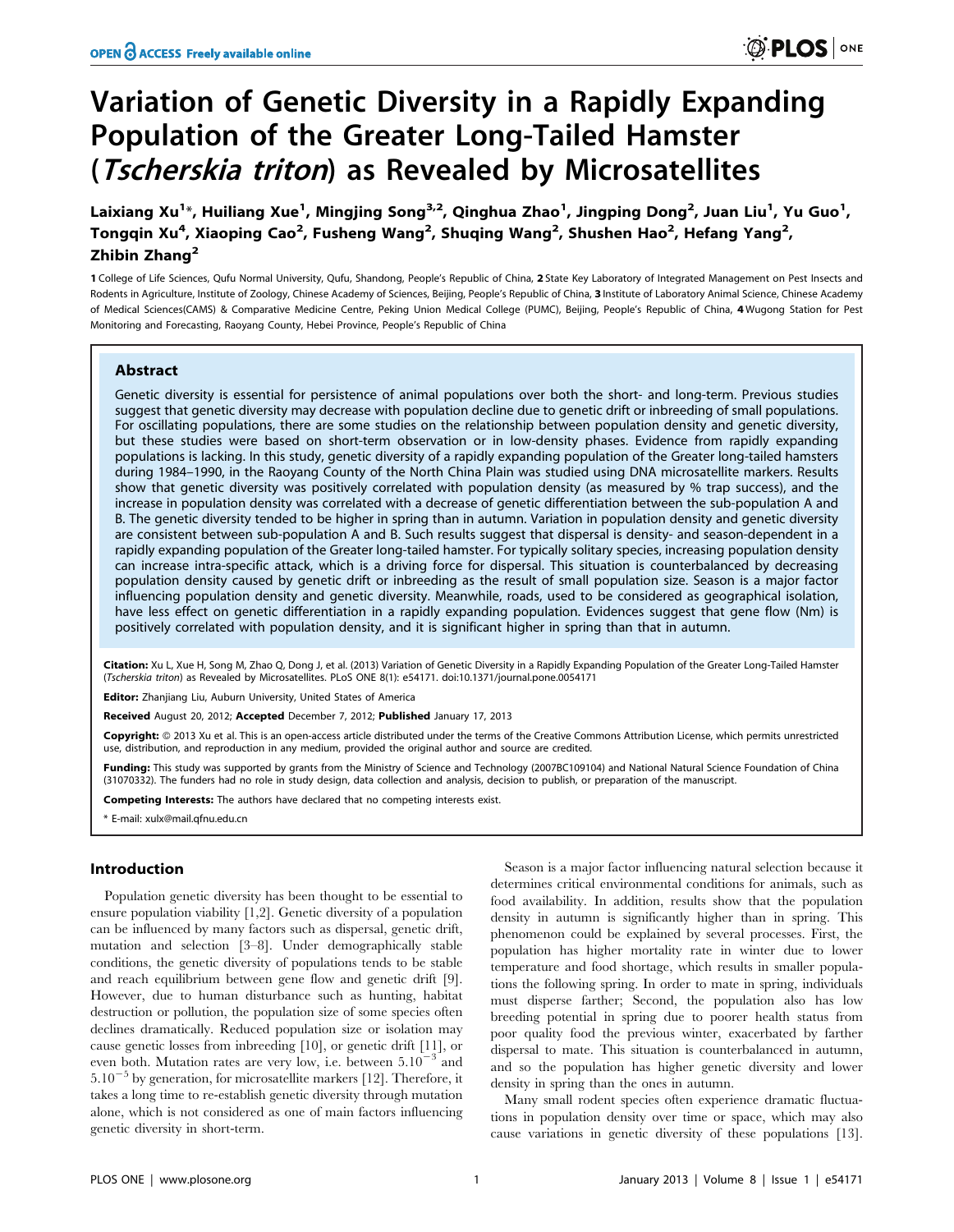

Figure 1. The sampling sites in the croplands of Raoyang county, China. Site A and B are isolated by Jingjiu railway and S282 Road north to south. doi:10.1371/journal.pone.0054171.g001

Using RAPD markers, Xie and Zhang (2006) found genetic diversity decreased with population decline in the Greater longtailed hamster (*Tscherskia triton*) [14]. Dong et al  $(2010)$  found that genetic diversity of this species is positively correlated to population density using microsatellite markers [13]. Both of studies are based on data collected during the low-density phase of hamster population dynamics (i.e. monthly trap success  $\leq 10\%$ ). This correlation could be explained by the following process: at high population density, individual fitness is reduced by factors such as mate competition, narrowed home range, or resource shortage, which may lead to increased dispersal. This situation is counterbalanced at low population density by genetic drift or inbreeding as the result of small population size. It is not clear if the positively correlation between the population density and the genetic diversity still works in rapidly expanding populations.

Because of the dramatically increased intensity of land use, habitat fragmentation increases the probability of local extinctions by destroying effective metapopulation structures. Habitat fragmentation especially caused by transport infrastructure has gained importance during the last couple of decades [15]. For many species, roads are barriers to dispersal owing to physical obstacles such as fences, mortality caused by the collision with vehicles or deterrence by the unknown artificial habitat [16]. Large roads have been considered as the significant barriers to gene flow, which may lead to a loss of genetic variability in fragmented populations [15,17]. But the role of roads for dispersal of the Greater long-tailed hamster is still unclear. In this study, subpopulation A and B were geographically isolated by Jingjiu railway and S282 Road, gene flow and genetic differentiation were examined to analyze the effect of roads to dispersal.

The Greater long-tailed hamster  $(T. triton)$  is widely distributed in the North China Plain. The general ecology of this species has been well investigated [18]. It is often considered a rodent pest to crop production in high-density years. Its population density varies greatly both seasonally and yearly. It usually breeds from early April to August with populations reaching peak in autumn (September to November) within a year. Typically for a solitary species, aggression is very high when two individuals encounter. When density is high, dispersal rate is also high due to frequent intra-specific attacks [13]. Our previous studies have indicated that genetic diversity of this species was positively associated with its population density [13,14].

The Greater long-tailed hamster was revealed to undergo a rapidly expanding period in this area in the middle 1980's (our unpublished data). The maximum yearly average trap success is greater than 20%, and the maximum monthly trap success is over 40%. The purposes of this study were: (1) to examine if the positive association between genetic diversity and population density still holds in the rapidly expanding population of the species during 1984 to 1990; (2) to compare the genetic diversity of the population in spring with the one in autumn; (3) to analyze genetic differentiation and gene flow between sub-population A and B. Hence, we expected to figure out the affects of population density, season and roads on genetic diversity for a rapidly expanding population of the Greater long-tailed hamster.

# Materials and Methods

### Ethics Statement

All hamster procedures were reviewed and approved by Institutional Animal Care and Use Committee of the Institute of Zoology, Chinese Academy of Sciences (Permit Number: IOZ11012). All researchers and students had been received appropriate training and certified before performing animal studies.

### Sampling Sites

All samples were obtained from the Zhibin laboratory in the Institute of Zoology. Hamsters in this study were collected between 1984 and 1990 from Raoyang County (38°08'N, 115°41'E), Hebei Province, China. We defined these samples as three populations: the whole population, sub-population A and subpopulation B (Figure 1). The whole population is the sum of subpopulation A and B. Two sub-populations are defined based on a boundary of Jingjiu railway and S282 Road north to south. The Jingjiu railway and S282 Road bear more traffic, which were hypothesized to be the potential barriers to dispersal (Figure 1). The samples were divided into spring and autumn populations for every year between 1984 and 1990. Spring populations refer to samples collected in spring (March, April and May), and autumn populations collected in autumn (September, October and November). The study site belongs to the North China Plain. This region has a typically warm-temperate climate, with over 70% precipitation in summer (June, July and August), with very hot summers and cold winters (December, January and February). Wheat, corn, soybean, peanut and cotton are major crops of this region. The hamsters prefer to eat peanut, corn, soybean and wheat. They store many crop seeds in autumn for overcoming food shortage in winter.

# Sampling Collection

Since 1984, a monthly trapping program has been conducted for studying long-term population dynamics of this species in Raoyang County. Individuals were captured using wooden killtraps. The wooden kill-traps were made using the principle of leverage. A piece of wood 20 cm in length and 12 cm in width is baited with peanuts and equipped with spring device. When the spring is set up and the Greater long-tailed hamsters step on the food plate to eat, the spring releases, and the hamsters are clipped,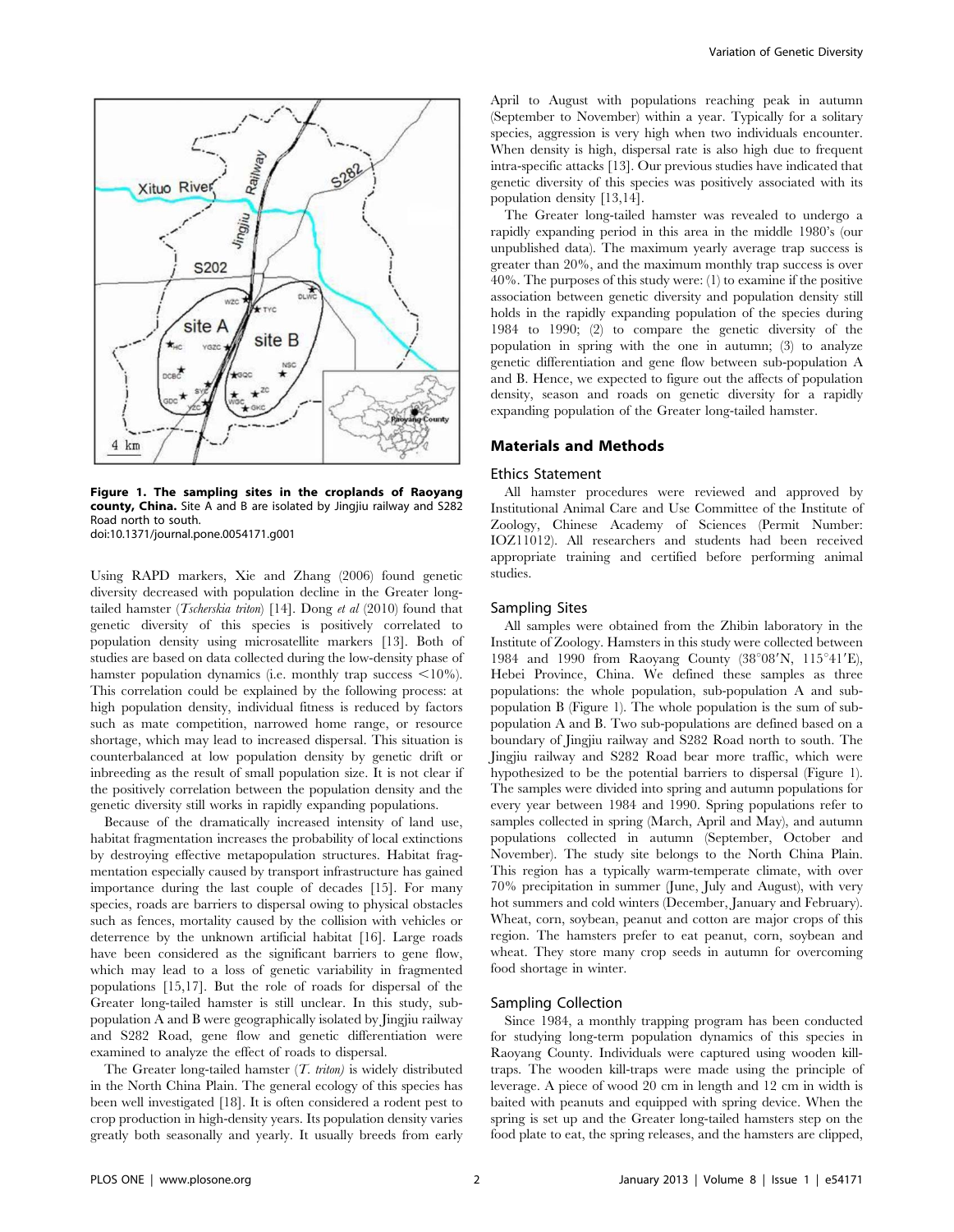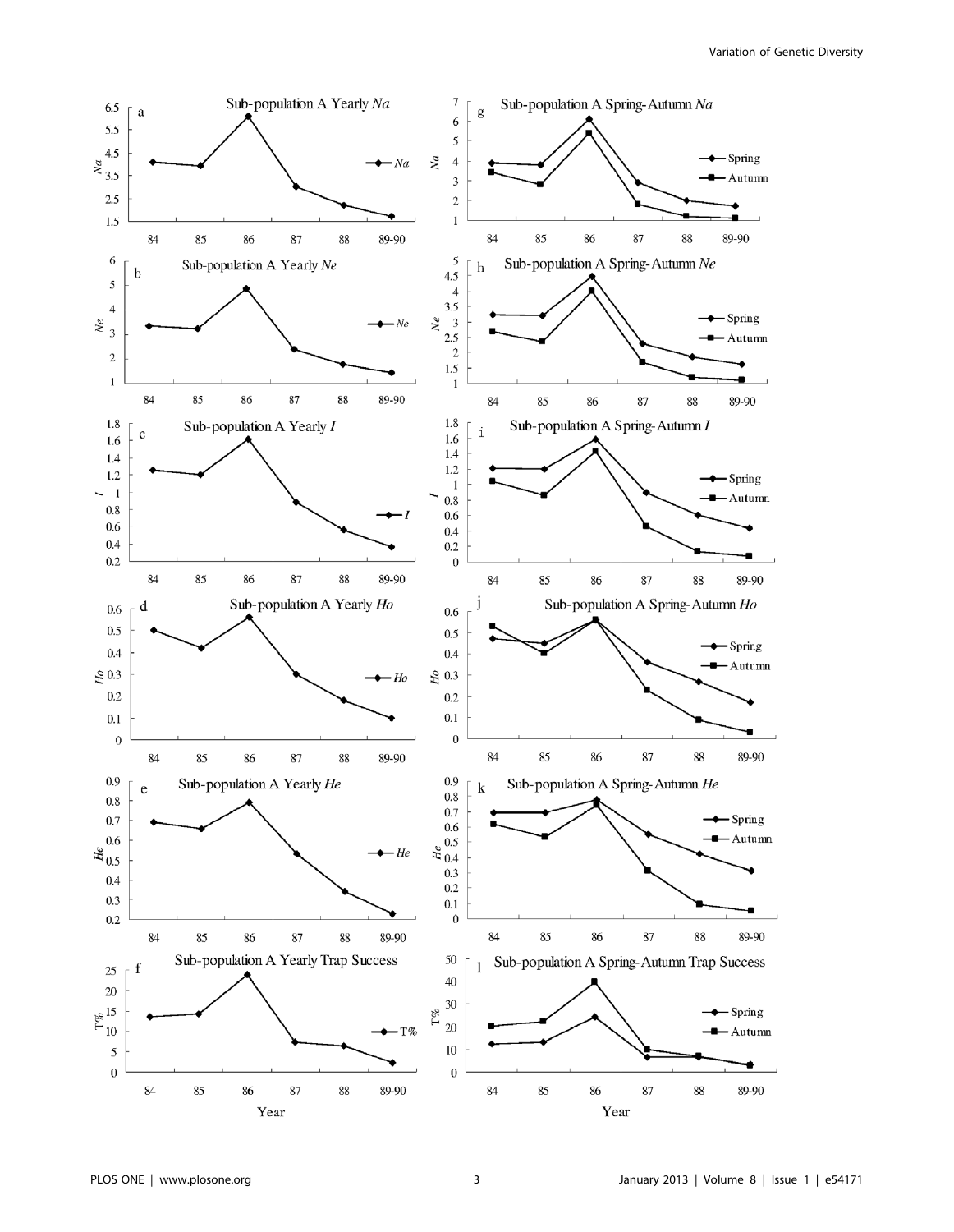Figure 2. Genetic diversity and trap success of sub-population A from 1984 to 1990. a)-f) yearly, g)-l) spring and autumn genetic diversity (Na, Ne, I, He, and Ho) and trap success (T%) of sub-population A from 1984 to 1990. Na: the observed average number of alleles per locus. Ne: the effective average number of alleles per locus. I: Shannon's Information index. He: unbiased estimates of expected heterozygosities. Ho: observed heterozygosities.

doi:10.1371/journal.pone.0054171.g002

then euthanized by  $CO<sub>2</sub>$  asphyxiation immediately. These operations were approved by the Institute of Zoology, Chinese Academy of Sciences. Captured hamsters were given a unique number, sexed, weighed, dissected, and measured to provide estimates of body size, age, and reproductive condition [13]. More than 20 permanent plots were selected in each sampling site, covering most crop types. Each plot contained two trapping lines spaced 25–30 m apart. Twenty-five traps were placed along each line at an interval of 5 m between each trap. Trapping was conducted for 5 days at the same time each month for 3 months followed by 3 months of non-trapping to minimize the effects of removing too many animals. The head, skeletons, liver, and stomach tissues were kept in formalin solution for later use. Population densities were defined as the percent trap success  $(T\%)$ . Trap success will be used as a surrogate for density throughout this manuscript. It is calculated as: T% = total number of captured hamsters/total number of traps  $\times$  100%.

Tissues were fixed in 90% ethanol, preserved in formalin solution and kept in the animal ecological Laboratory, Institute of Zoology, Chinese Academy of Sciences for more than 20 yrs. The genomic DNA was extracted from liver tissues using an improved phenol-chloroform extraction method [19].

#### Genetic Analysis

One to three adult individuals were collected randomly from every sampling village in both spring and autumn 1984–1990. The sum of the samples is fifteen in spring or autumn populations 1984–1990 from site A and B. The total number of samples from site A and B in both spring and autumn 1984–1990 was 360. The liver tissues (defined as three populations: whole population, subpopulation A and B as in Figure 1) were used in this study. Because the samples were very rare from 1989 to 1990, samples were pooled from these years (defined as Year 1989–1990). Genetic variation was assessed using 10 di-nucleotide repeat microsatellite loci isolated from the Greater long-tailed hamster. The loci were GYA66, GYA136, GYA183, GYA189, GYB13, GYB47, GYA185, GY103, GYB28, and GYA181, respectively(Table S1) [20].

Polymerase Chain Reactions contained 50 mM KCl, 10 mM Tris-HCl, 2.5 mM MgCl<sub>2</sub>, 0.2 mM each dNTP, 1 U of  $Tag$  DNA polymerase (Promega), 10 pM forward and reverse primers, and approximately 2 ng of template DNA in  $25 \mu L$ . Amplifications began with a 5-min denaturing step at  $94^{\circ}$ C, followed by  $30-35$ cycles of the following thermal reaction: denaturing at  $94^{\circ}$ C for 45 s, annealing at the appropriate temperature for 45 s, and extending at  $72^{\circ}$ C for 1 min, with a final extension for 5 min at 72°C. All products were analyzed on an ABI 377 instrument (Perkin-Elmer Applied Biosystems, Foster City, California) and gel analysis was performed using GENESCAN3.1 (Perkin-Elmer Applied Biosystem).

Data were analyzed using SPSS 15.0 software (SPSS Inc.,Chicago, IL, USA). Probability of significant deviation from Hardy-Weinberg equilibrium for each locus in each population was tested using the algorithm by Levene (1949) in POPGENE VERSION 1.31 [21]. Population genetic diversity was estimated over all loci within each population by the observed average number of alleles per locus  $(Na)$ , the effective average number of alleles per locus  $(Ne)$ [22], Shannon's Information index  $(I)$  [23], unbiased estimates of expected heterozygosities  $(H_e)$  [24], and observed heterozygosities (Ho). The Pearson's correlations between genetic diversity and population densities were analyzed by using SPSS 15.0. Paired ttests were carried out to compare genetic diversities and population densities between in spring and autumn populations by using SPSS 15.0. Gene flow [25] and genetic differentiation between sub-population A and B were carried out by POPGENE VERSION 1.31 [21].

# Results

There was a large irruption of the Greater long-tailed hamster in the Raoyang region during the 1980's. The population reached peak in 1986, and then showed steady decline until 1990 (Figure 2 f; Figure 3 f; Figure 4 f). All seasonal or yearly genetic diversity indices showed similar trends to that of population density (trap success, %) during 1984–1990 for the whole population, and subpopulation A and B. No locus was found to deviate significantly from the Hardy-Weinberg equilibrium within each of the three populations.

For sub-population A, B and the whole population,  $\mathcal{N}_a$ ,  $\mathcal{N}_e$ ,  $I$ , He, and Ho were all significantly positively correlated with trap success in spring, autumn and yearly (Figure 2, 3, 4 and Table 1), except He was not significantly correlated with trap success in spring  $(r=0.902, P=0.701)$  for the whole population. For example,  $I$  was significantly  $(P=0.005, 0.002, 0.001)$  and positively  $(r = 0.910, 0.962, and 0.964)$  correlated with trap success in spring, autumn, and yearly, respectively (Figure 2 and Table 1). These results indicate that genetic diversity is density-dependent in a rapidly expanding population of the Greater long-tailed hamster.

The values of  $Na$ ,  $Ne$ ,  $I$ ,  $Ho$  and  $He$  in spring tended to be higher than values in autumn for sub-population A and B, and the whole population, except in 1984, when Ho in spring was lower than one in autumn for sub-population A and B. A paired t-test indicated that  $\mathcal{N}_a$ ,  $\mathcal{N}_e$ ,  $I$  and  $H_e$  were significantly larger in spring than in autumn ( $P<0.01$ ); trap success (T%) was also significantly lower in spring than in autumn  $(P<0.05)$  for sub-population A, subpopulation B and the whole population, except  $H_0$  in spring was not significantly different from that in autumn (Table S2). These results indicate that genetic diversity is higher and density is lower in spring than in autumn for a rapidly expanding population of the Greater long-tailed hamster.

Yearly  $Na$ ,  $Ne$ ,  $I$ ,  $Ho$  and  $He$  were all significantly and positively  $(P<0.01)$  correlated with yearly trap success for sub-population A and B (Figure 2, Figure 3 and Table 1). Significant and positive correlation ( $P<0.01$ ) was found between yearly Na, Ne, I, and Ho and yearly trap success for the whole population (Figure 4 and Table 1). Positive and significant correlation  $(P<0.05)$  existed between yearly  $He$  and yearly trap success for the whole population (Figure 4 and Table 1). These results indicate that the genetic diversity is positively correlated with population density in a rapidly expanding population of the Greater long-tailed hamster.

As shown in Figure 5 and Table S3, yearly gene flow (Nm) between sub-population A and B was positively and significantly associated with yearly trap success  $(r= 0.879, P = 0.021)$ . Negative association ( $r = -0.764$ ) between genetic differentiation (Fst) and yearly trap success with an approximate significance level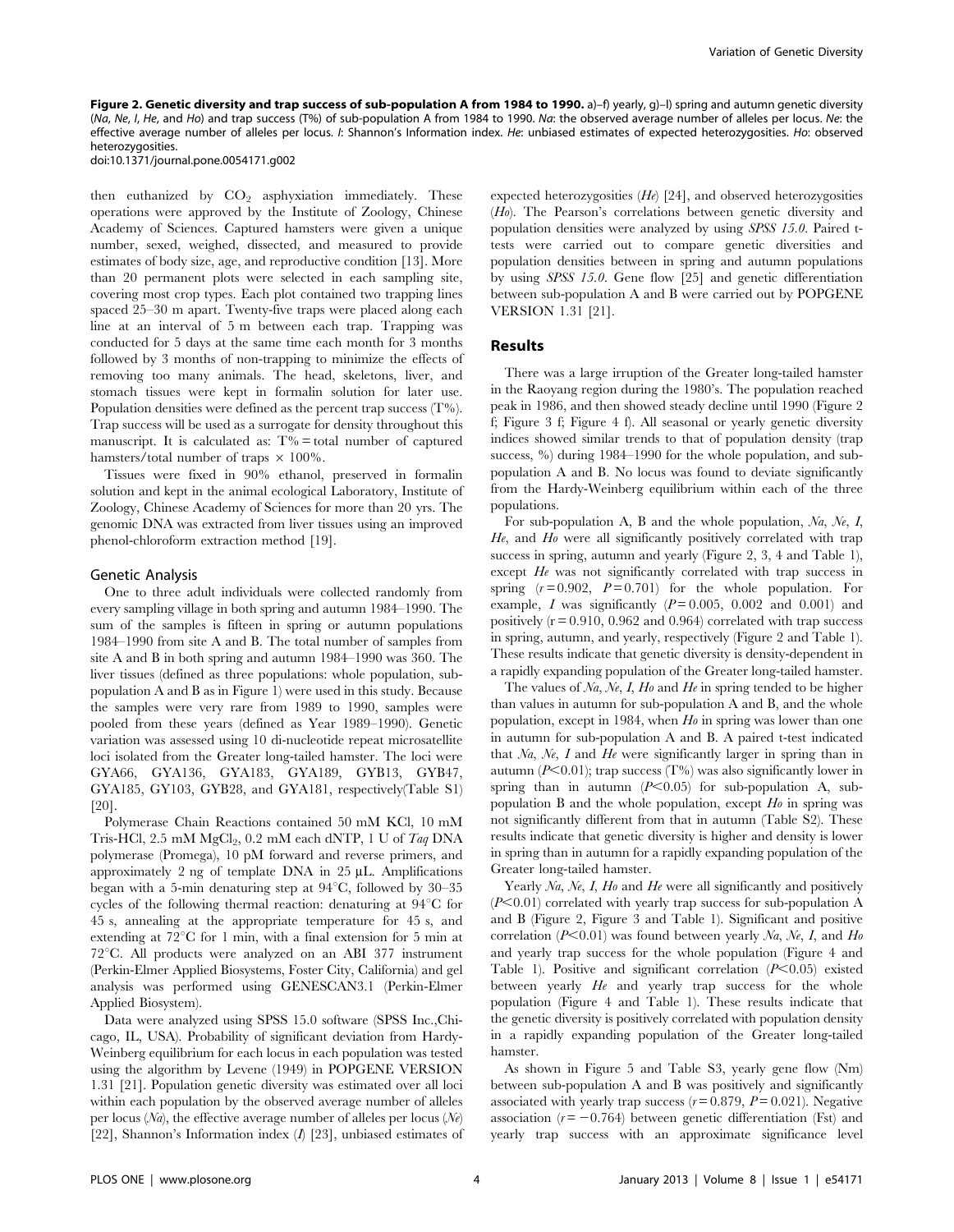

Figure 3. Genetic diversity and trap success of sub-population B from 1984 to 1990. a)-f) yearly, g)-l) spring and autumn genetic diversity (Na, Ne, I, He, and Ho) and trap success (T%) of sub-population B from 1984 to 1990. Na, Ne, I, He, and Ho: see figure 2. doi:10.1371/journal.pone.0054171.g003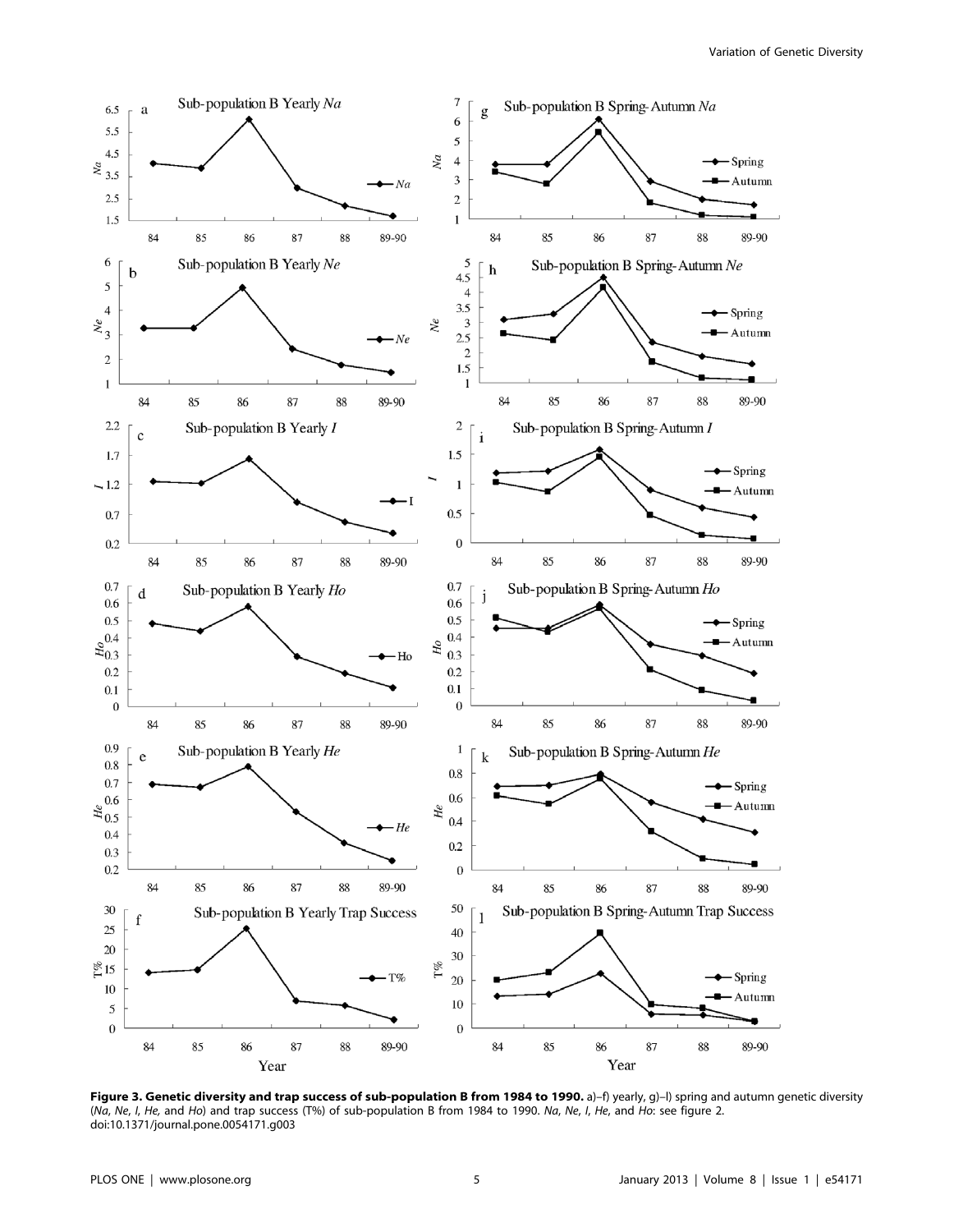

Figure 4. Genetic diversity and trap success of the whole population from 1984 to 1990. a)-f) yearly, g)-I) spring and autumn genetic diversity (Na, Ne, I, He, and Ho) and trap success (T%) of the whole population from 1984 to 1990. Na, Ne, I, He, and Ho: see figure 2. doi:10.1371/journal.pone.0054171.g004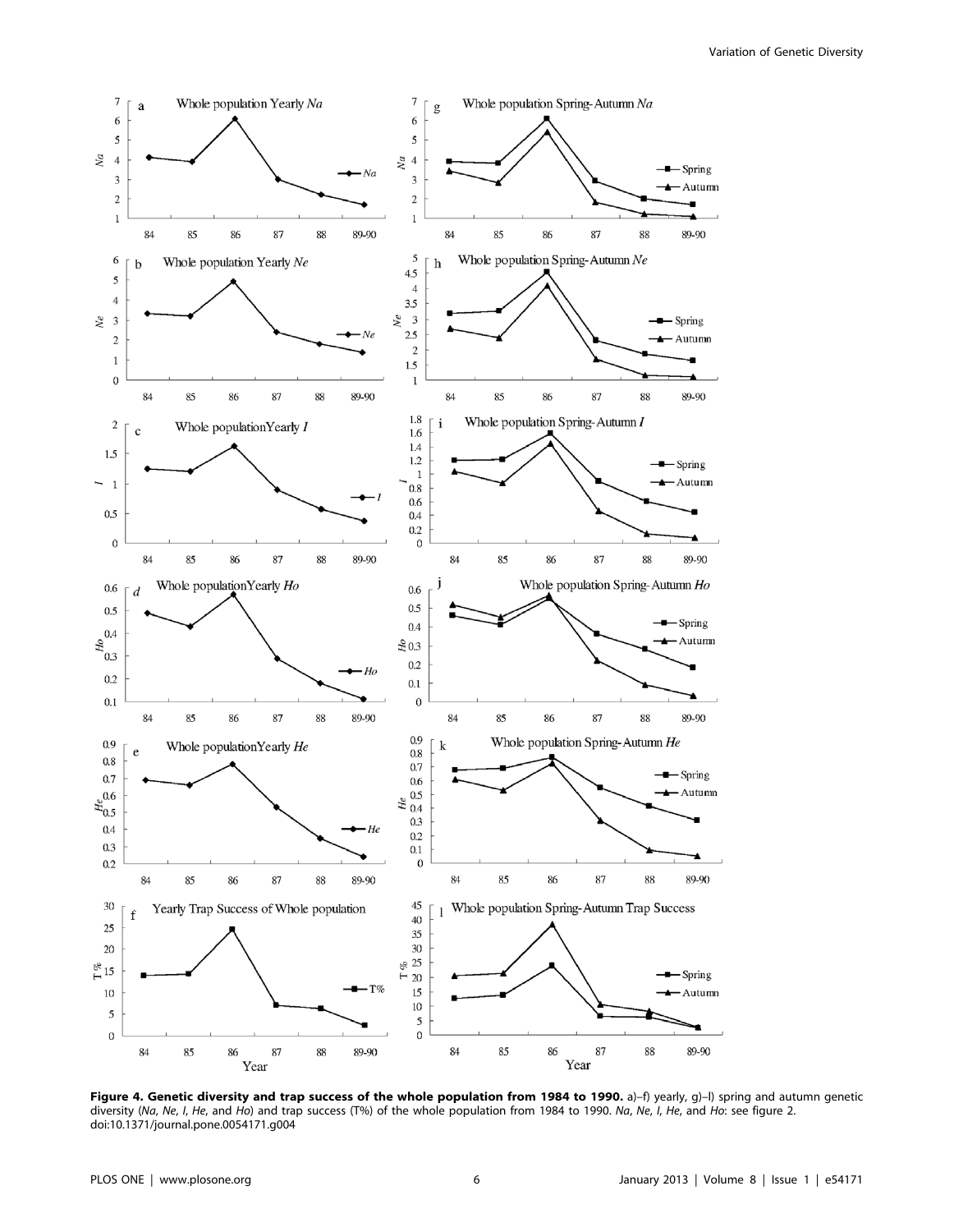Table 1. Pearson correlations between genetic diversity (Na, Ne, I, He, and Ho) and trap success (T%) of the Greater longtailed hamster (sub-population A, B and the whole population) in spring, autumn and the whole year.

|        |    | <b>Correlation coefficients</b> |                |                         |
|--------|----|---------------------------------|----------------|-------------------------|
|        |    | Sub-population A population B   | Sub-           | The whole<br>population |
| Spring | Na | $r = 0.980$                     | $r = 0.981$    | $r = 0.984$             |
|        |    | $P = 0.005$ **                  | $P = 0.001$ ** | $P = 0.001$ **          |
|        | Ne | $r = 0.981$                     | r = 0.992      | $r = 0.976$             |
|        |    | $P = 0.005$ **                  | $P = 0.001$ ** | $P = 0.001$ **          |
|        | I  | $r_s = 0.942$                   | $r = 0.963$    | $r = 0.957$             |
|        |    | $P = 0.005$ **                  | $P = 0.002$ ** | $P = 0.002$ **          |
|        | Ho | $r = 0.910$                     | $r = 0.964$    | $r = 0.938$             |
|        |    | $P = 0.012*$                    | $P = 0.002$ ** | $P = 0.005$ **          |
|        | Нe | $r = 0.884$                     | $r = 0.917$    | $r = 0.902$             |
|        |    | $P = 0.019*$                    | $P = 0.010*$   | $P = 0.701$             |
| Autumn | Na | $r = 0.982$                     | $r = 0.975$    | $r = 0.978$             |
|        |    | $P = 0.004$ **                  | $P = 0.001$ ** | $P = 0.001$ **          |
|        | Ne | $r = 0.983$                     | $r = 0.982$    | $r = 0.981$             |
|        |    | $P = 0.004$ **                  | $P = 0.001$ ** | $P = 0.001$ **          |
|        | I  | $r = 0.962$                     | $r = 0.957$    | $r = 0.965$             |
|        |    | $P = 0.002$ **                  | $P = 0.002$ ** | $P = 0.002$ **          |
|        | Ho | $r = 0.900$                     | $r = 0.910$    | $r = 0.906$             |
|        |    | $P = 0.015*$                    | $P = 0.012*$   | $P = 0.013*$            |
|        | Нe | $r = 0.928$                     | $r = 0.923$    | $r = 0.928$             |
|        |    | $P = 0.008**$                   | $P = 0.009$ ** | $P = 0.008**$           |
| Yearly | Na | $r = 0.990$                     | $r = 0.990$    | $r = 0.982$             |
|        |    | $P = 0.001$ **                  | $P = 0.001$ ** | $P = 0.001$ **          |
|        | Ne | $r = 0.990$                     | $r = 0.993$    | $r = 0.985$             |
|        |    | $P = 0.001$ **                  | $P = 0.001$ ** | $P = 0.001$ **          |
|        | I  | $r = 0.964$                     | $r = 0.965$    | $r = 0.952$             |
|        |    | $P = 0.001$ **                  | $P = 0.002$ ** | $P = 0.003$ **          |
|        | Ho | $r = 0.931$                     | $r = 0.955$    | $r = 0.938$             |
|        |    | $P = 0.007**$                   | $P = 0.003$ ** | $P = 0.006$ **          |
|        | Нe | $r = 0.937$                     | $r = 0.921$    | $r = 0.906$             |
|        |    | $P = 0.006$ **                  | $P = 0.009**$  | $P = 0.013*$            |

\*\*Correlation is significant at the 0.01 level (2-tailed).

\*Correlation is significant at the 0.05 level (2-tailed).

doi:10.1371/journal.pone.0054171.t001

 $(P=0.077)$  was found between sub-population A and B. Such correlations for spring and autumn populations were nonsignificant (Table S3), which indicates that the season also plays important role for gene flow. Thus, the results suggest that both population density and season influence gene flow and genetic diversity in a rapidly expanding population of the Greater longtailed hamster.

The years 1984, 1985 and 1986 were defined as high density years (average yearly trap success = 19.2%), while the years 1987, 1988 and 1989–1990 were low density years (average yearly trap  $success = 4.8\%$ . In high density years, we found that gene flow between sub-population A and B (Nm = 522.7) was higher than in low density years (Nm = 312.4), and genetic differentiation  $(Fst = 0.0005)$  was lower than in low density years  $(Fst = 0.0008)$ .

These results indicate that dispersal is density-dependent for a rapidly-expanding population of the Greater long-tailed hamster.

# **Discussion**

Our results show that, on a multi-annual scale, genetic diversity (spring, autumn, and yearly) of the Greater long-tailed hamsters is higher in high-density years than in low-density years. This observation is consistent with previous studies indicating that genetic diversity of this species is positively density-dependent [13,14,26]. Our previous studies were all based on data collected in years of low- or medium-sized population density. Our current results suggest that in a rapidly expanding population of this species, the positive density-dependent rule of population genetic diversity still holds.

Dong et al (2010) proposed a hypothesis to explain the observed positive association between genetic diversity and population density in this hamster species [13]. This species is solitary and very aggressive, and in high density, mate competition, reduced home range and shortage of resources would increase individual dispersal rate, which in turn increases gene flow and the genetic diversity of the population [14,27–29]. For example, in this study, yearly gene flow between sub-population A and B of the Greater long-tailed hamster is positively correlated with yearly trap success during 1984–1990 (Figure 5 and Table S3). When population density is low, dispersal-driven gene flow becomes low. Variation of genetic diversity in different density-phases may affect population dynamics. In high-density phases, relatedness between individuals would be low due to wider dispersal of individuals, which may increase social conflicts, stress and mortality [14]. In low-density phases, inbreeding and genetic drift may occur, causing low genetic diversity, which may not favor population recovery. Our data show that the population of Greater long-tailed hamsters often experienced several low-density years after irruptions. For example, the population density was very low since 1990 (1.8%) until 1996 when it reached 1.5%, then it had increased somewhat from 1997 (2.9%). The low population density has been revealed to potentially lead to genetic bottlenecks in T. triton [13]. Therefore, we inferred that low or extreme low genetic diversity in Greater long-tailed hamsters may attribute to sustain low density of the population.

This positive density-dependent dispersal pattern of T. triton is very different from that of some voles and several other taxa. Emerging empirical evidence indicates that negative densitydependent dispersal is prevalent in voles [30–32], kangaroo rats [33] and in several other taxa [34–37]. The different densitydependent dispersal patterns between voles and hamsters lie in their life history and how they interact with the environment [38]. For example, voles like social life, while the Greater long-tailed hamster is a typical solitary species. In voles, both scarcity of mates and inbreeding avoidance may result in greater dispersal at low population density. Moreover, reduced dispersal at high densities may result from suppressed sexual maturation in voles [39]. Whereas in the Greater long-tailed hamsters, mate competition, reduced home range and shortage of resources at high population density may result in increased dispersal, while low dispersal in low population density may increase the probability of mating success, and eventually lead to increasing population size. Thus, we inferred that living habits may be a main factor affecting the correlations between the population density and dispersal.

It is interesting that we found a reversed relationship between genetic diversity and population density within the annual scale; population density tended to be lower in spring than in autumn, but genetic diversity tended to be higher in spring than in autumn.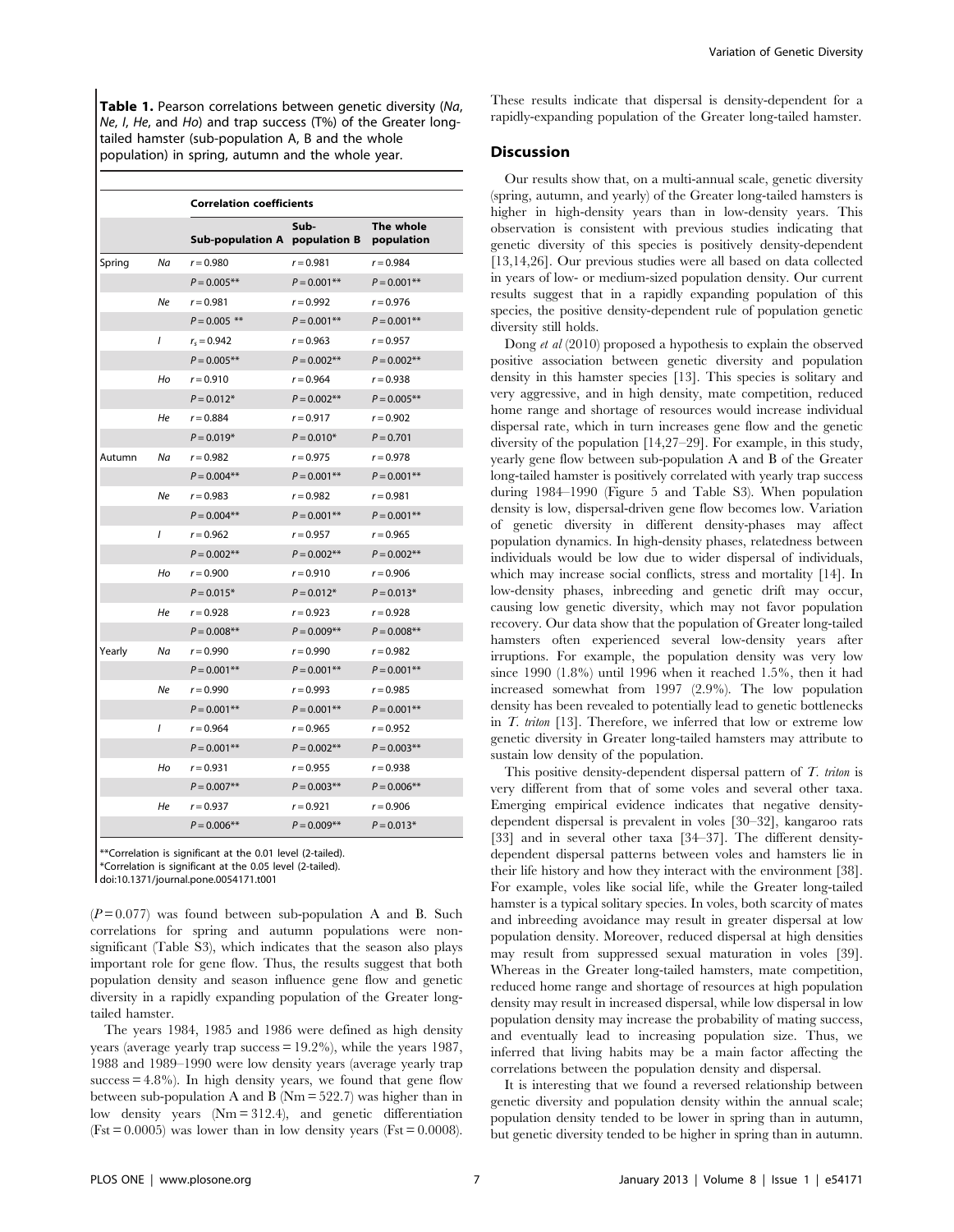

Figure 5. Gene flow (Nm) and genetic differentiation (Fst) between sub-population A and B and trap success (T%) of the whole population from 1984 to 1990. a) and b) yearly, d) and e) spring and autumn gene flow (Nm) and genetic differentiation (Fst) of the Greater longtailed hamster between sub-population A and B, and c) yearly, f) spring and autumn trap success (T%) of the whole population from 1984 to 1990. doi:10.1371/journal.pone.0054171.g005

For example, the Greater long-tailed hamsters had significant lower density for sub-population A  $(P=0.032)$ , sub-population B  $(P=0.021)$ , and the whole population  $(P=0.016)$  in spring than in autumn (Table S2); while the Greater long-tailed hamsters had significant higher gene flow  $(P = 0.002)$  between sub-population A and B in spring than in autumn (Table S4). Higher gene flow increased the relatedness of the two sub-populations, so subpopulation A and B has significant lower Fst and higher genetic identity in spring than in autumn (Table S4 and Figure 5). We previously proposed a season-dependent dispersal hypothesis to explain the observed phenomenon [26]. The hamster species usually breeds from April to August, and its population often reaches its peak in autumn. In spring, dispersal rate would be high as individuals seek mates, then relatedness between individuals would be low. This inbreeding avoidance would benefit the population. In autumn, by the end of breeding season, young newborn hamsters appear nearby parent burrows, which may increase the relatedness and decrease genetic diversity of autumn populations. Young hamsters need to build their burrows and store enough food for over-wintering. Dispersal rate is low until spring when breeding begins. Our results support the season-dependent dispersal hypothesis proposed by Wang et al [26].

It is notable that in the expansion period, the observed rule is not dependent on spatial scale. High dispersal between sub-population A and B existed for a rapidly-expanding population of the Greater long-tailed hamsters. The activity range of these hamsters is 100– 300 meters [40]. The Jingjiu railway and S282 Road had less effect on dispersal, which is discrepancy with the previous studies [15–17]. This discrepancy may be caused by high dispersal which is contributed by high population density, large dispersal distance, and frequent agricultural activities. On the other hand, the high population density and large activity range play the crucial roles in high dispersal which is intensified by frequent agricultural activities such as irrigation, ploughing, etc. These agricultural activities often destroy burrow systems, forcing hamsters to migrate frequently, and resulting in high dispersal rates. Thus, further studies are expected to further explore the mechanisms that decrease the effects of the roads as geographical barriers on population dispersal.

# Supporting Information

Table S1 Primer sequences of ten microsatellites used for studying genetic diversity of the Greater long-tailed hamsters. (DOC)

**Table S2** T- test of genetic diversity  $(Na, Ne, I, He, \text{ and } Ho)$  and trap success  $(T\%)$  between spring and autumn populations for subpopulation A, B and the whole population. (DOC)

Table S3 Pearson correlations between genetic parameters and trap success  $(T\%)$  of the whole population in spring, autumn and whole year. Genetic parameters refer to Nm and Fst respectively, between sub-population A and B. (DOC)